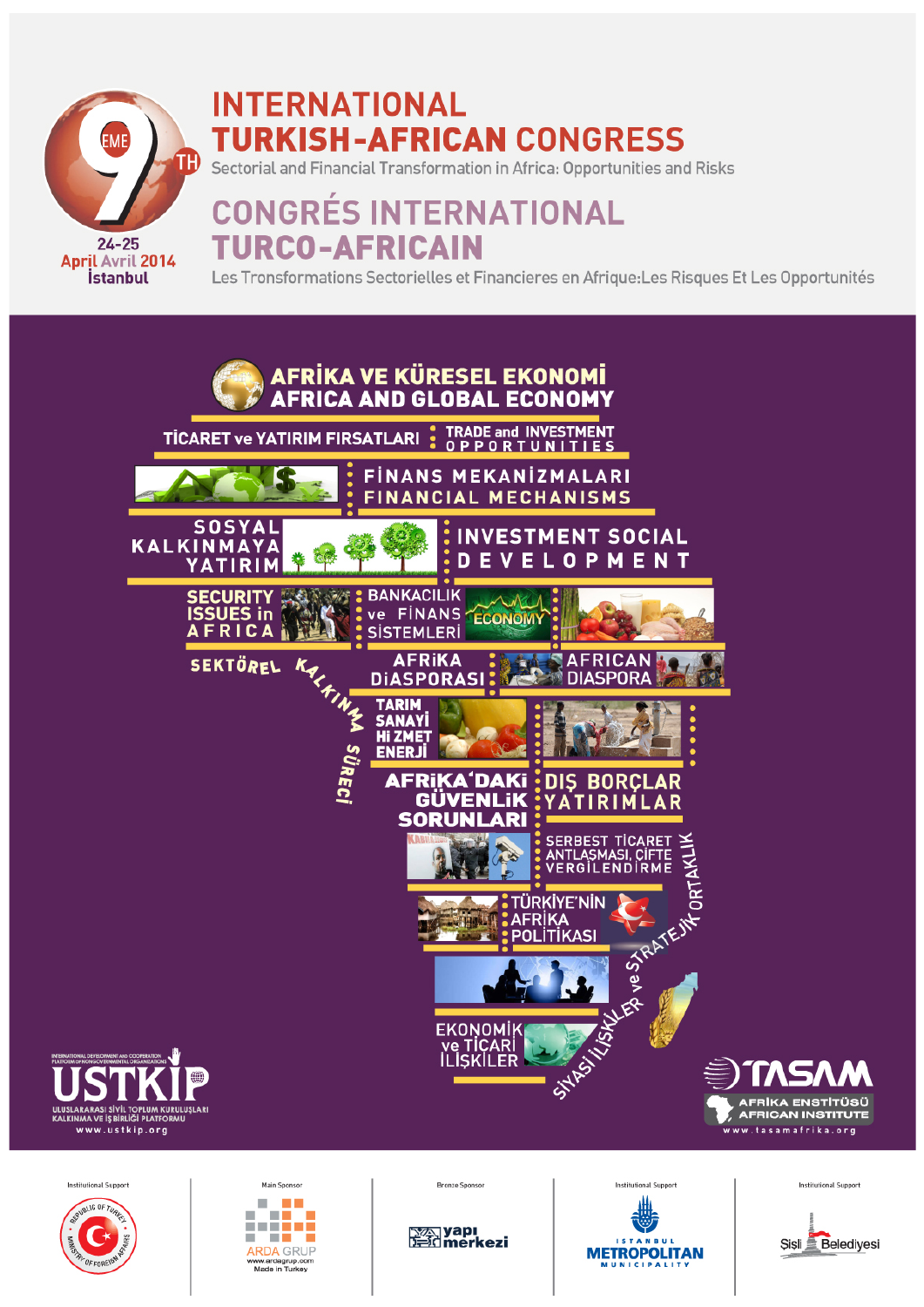

## **9TH INTERNATIONAL TURKISH - AFRICAN CONGRESS**

## **"Sectorial and Financial Transformations in Africa: Opportunities and Risks"**

## **( 24 - 25 April 2014, Istanbul - Turkish )**

### **INTRODUCTION**

Africa has been becoming integrated to the world economy and diversifying its partnerships. It is no longer a market just for the developed countries but also has become a market that developing countries have been interested. For instance, People's Republic of China had increased its trading volume with Africa from 10.5 billion dollars in 2000 to 198.4 billion dollars in 2012.

The BRIC countries which consist of Brazil, Russian Federation, India and People's Republic of China had expanded by including South Africa in 2010 and BRICS Countries have become prominent trade partners of African Continent in the recent years. Besides People's Republic of China, India and Brazil; Republic of Korea and Republic of Turkey are largest trading partners of the continent. The increase in the number of partners has been providing unprecedented economic opportunities. In parallel with these opportunities; Africa has an important place in the growth strategies of multinational corporations.

Despite the global economic crisis in 2009 and the negative impacts of Arab Spring in 2011; Africa has increased its economic growth rate by 5% in the last 10 years due to its growing relations with emerging economic partners.

According to IMF database; 6 of the 10 fastest growing economies between 2001 and 2010 had been African countries and between 2011 and 2015, it is predicted that 7 of the 10 fastest growing economies will be also African countries.

The current situation and the prudential expectations of growing have transformed Africa from "hopeless continent" into "rising continent". According to Ernst & Young –a multinational corporation- research of 2011; for the past 10 years, there have been increase in trust and optimism towards African continent by foreign and local investors.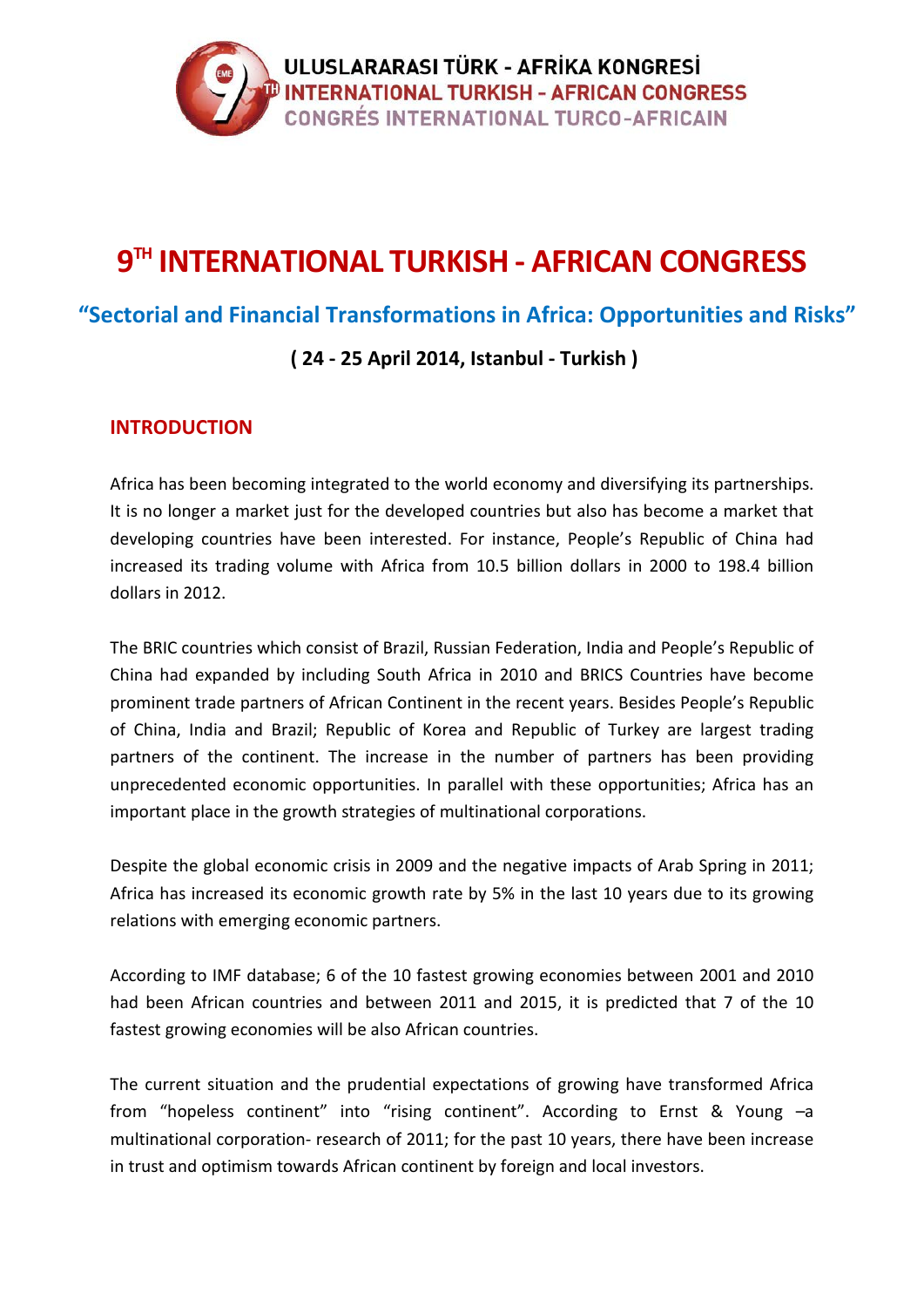

The population growth rate in Africa has brought new problems and opportunities to the continent. The 9 of the 20 fastest growing cities in the world for the past ten years are in Africa. Also it is predicted that the population of the continent will reach to 2 billion in 2050 and Africa which accounts 13% of the world's population today; will account 20% of the world's population by the year 2050. On the other hand, floating stock prices, slow bureaucracy, growing unemployment, corruption and security issues are regarded as threat risks.

The studies which have been conducted by African Development Bank, predict that within 50 years many African countries will promote to middle income level and Gross National Product of the continent which was 1.7 trillion dollars in 2010, will exceed to 15 trillion dollars by the year 2060. In that case, the income per capita which is 1600 dollars at the moment will be 5600 dollars. The life expectancy of the African people will rise from 56 to 70 years.

During the process of economic growth; natural resources are key tools for accelerating economic transformation. But regarding Africa only as an energy and natural resources rich continent would mean not fully understanding the opportunities ahead. The share of the infrastructure, finance, communication, renewable energy, agriculture and tourism in investments should be expanded.

Africa which has accelerated its economic integration process, aims to establish African Economic Community by the end of 2028. Besides, traditional norms have been abolished in public and private sectors and new standards have begun to be adopted. The development of the local private sector in the continent has decreased the dependency to the foreign aids.

Another actor in the development process which has become prominent is the African Diaspora. The money which was transferred to the continent by the African Diaspora exceeds to 60 billion dollars last year and it is predicted that within nine years this amount will reach to 200 billion dollars. These money transfers have contributed to the national development of the countries and they are much higher than the Official Development Assistances (ODAs) towards Africa. It is crucially important that these money transfers do not depend on any requirement unlike the ODAs.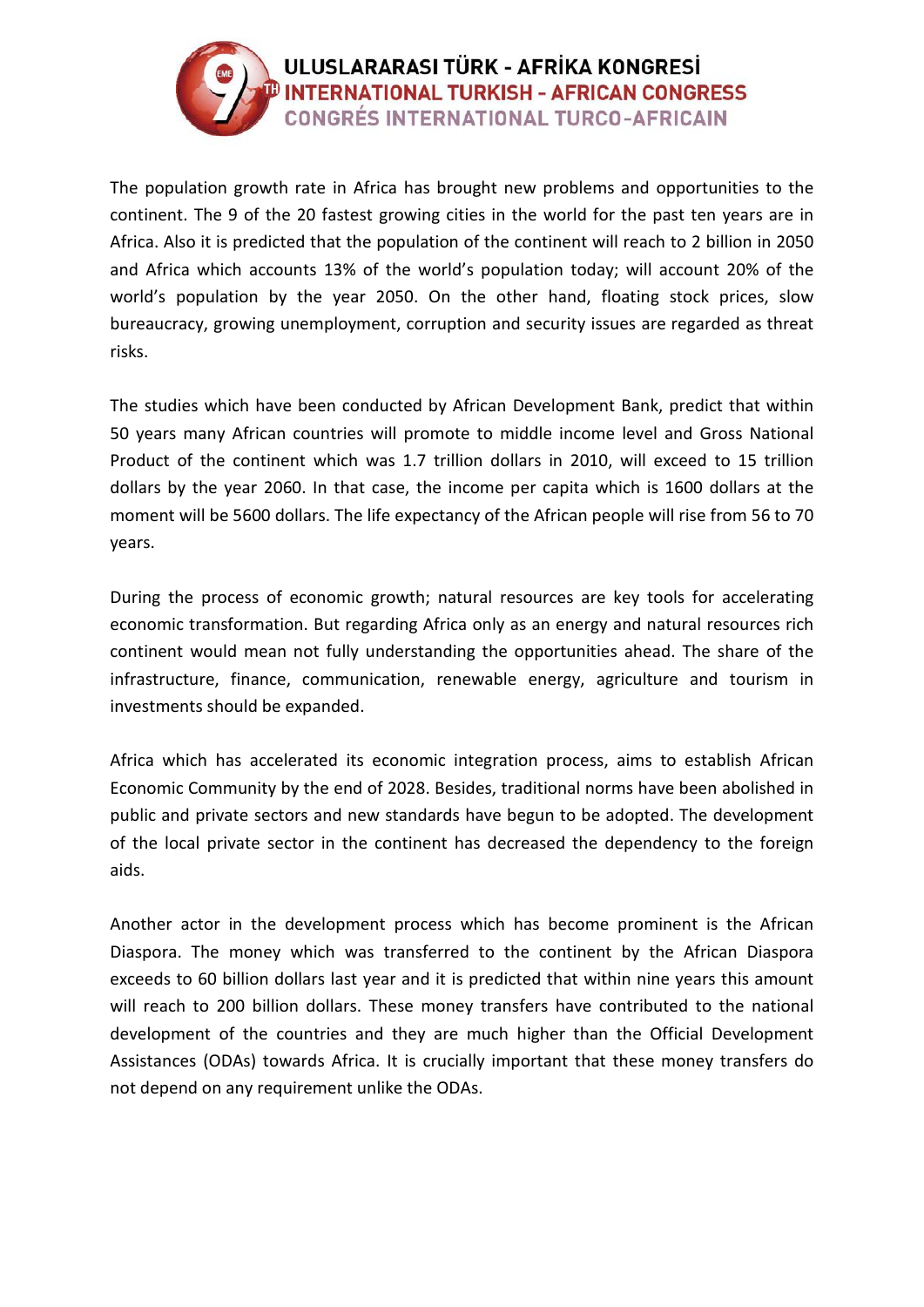

The Republic of Turkey has started its initiative towards Africa in order to improve its trade and economic relations with the countries of the continent through "African Strategy" in 2003. The Republic of Turkey which was declared as a strategic partner by African Union in 2008; had been the host country for  $1<sup>st</sup>$  Turkey-African Cooperation Summit on August 2008. Besides, the trading volume of Turkey with Africa has increased 5.4 billion dollars in 2003 to 23 billion dollars in 2012. During the same time period; the exportation of Turkey to Africa has increased from 2.1 billion dollars to 13.4 billion dollars.

Despite periodical fluctuations, the exportation of Turkey to African continent between 2003 and 2013 had increased 22.6% annually. Turkey was in the  $16<sup>th</sup>$  place in the largest exporting countries to Africa in 2003 and in 2012 it had risen to the  $13<sup>th</sup>$  place.

"Africa Initiative" of Republic of Turkey has been successful with regards to its timing, resources, pace and short term outcomes so far. Considering that the policies which have been adopted by Turkey towards Africa within the context of this strategy; will develop in the upcoming term; it is obvious that new opportunities will be created for Turkish companies.

The Turkish entrepreneurs' presence in Africa as investors will create mutual benefits in the short and long terms. As a matter of fact Turkish entrepreneurs have been closely monitoring and discovering the potential of the continent. If the transportation costs decrease and banking and financial systems improve; trading volume will increase. The effect of THY (Turkish Airlines) on transportation, opening of New Turkish Embassies in various African countries with trade consultancies, increase in the number of Turkish Cooperation and Coordination Agency (TIKA) centers and Turkey's membership to African Development Bank indicate the positive outcomes of Turkey's relation with African countries in near future. However; Turkey has signed Free Trade Agreements with only four African countries and Double Taxation Agreements with only seven countries which can be considered as deficiency. The most rational step at this point is to start Free Trade Agreement negotiations with Regional Economic Communities. The second of Turkey-Africa Cooperation Summit which is planned to be organized in 2014; will provide opportunities to overcome deficiencies and take new steps.

Within the context of all these developments; **9th International Turkish-African Congress** with its main theme **"Sectorial and Financial Transformations in Africa: Opportunities and Risks"** will be a platform for experts to gather and exchange opinions.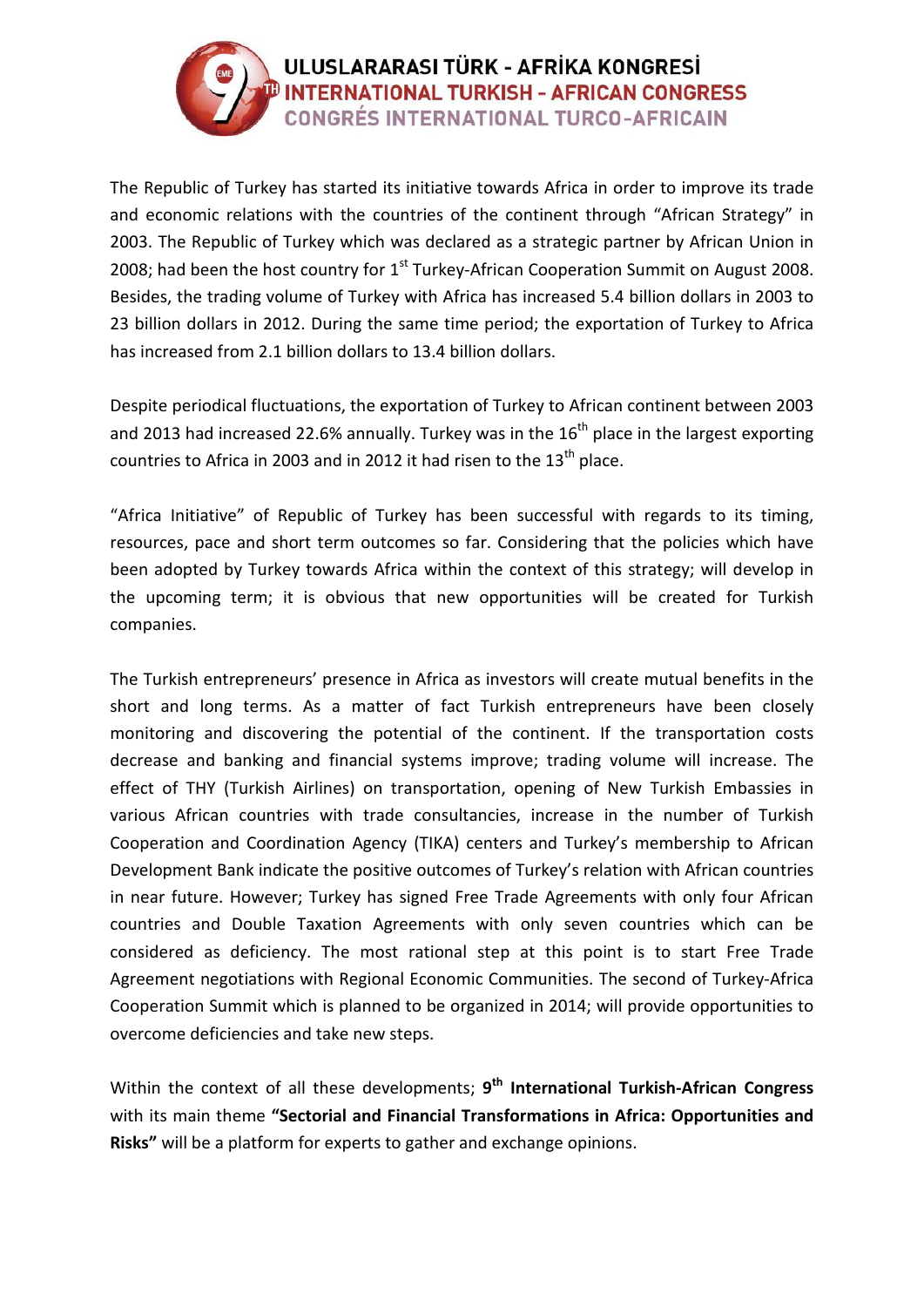

## **Name of the Meeting and Its Main Theme**

**9th International Turkish-African Congress**

"Sectorial and Financial Transformations in Africa: Opportunities and Risks"

## **The Subject of the Meeting**

In 9<sup>th</sup> International Turkish-African Congress, with the participation of experts from Turkey and overseas, the issues of Africa's economic potential, its current transformation process and the cooperation opportunities between Turkey and Africa will be discussed.

## **Date and the Place of the Meeting**

24 - 25 April 2014, Istanbul

## **The Scope of the Meeting**

#### **Industry, Trade and Investments**

Regional Integration and Economic Transformation Foreign Direct Investment Inflows towards Africa The Cost of Trade Barriers to Africa Increasing Competition in African Market Obstacles and Opportunities in Banking and Financial Systems Company Partnerships and Acquisitions in Africa The Importance of Africa in Turkey's 2023 Strategy

#### **Infrastructure: Construction and Transportation**

Infrastructure driving in Africa and common projects among African countries The cases of major infrastructure and transportation projects Urbanisation and the cities of the future 2050 Africa's Integrated Maritime Strategy: resource transfer and new trade opportunities Developments in air transportation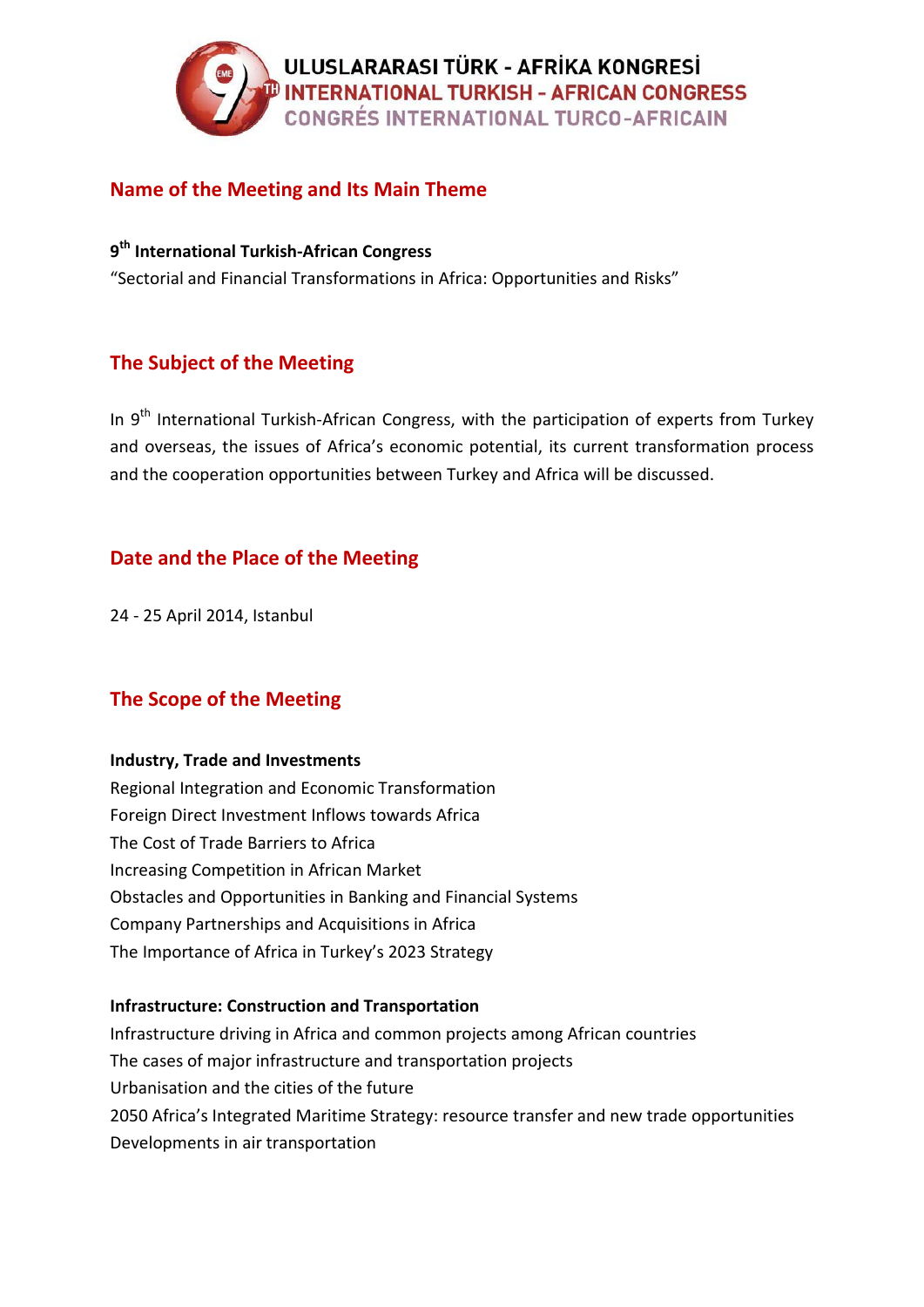## ULUSLARARASI TÜRK - AFRİKA KONGRESİ **DINTERNATIONAL TURKISH - AFRICAN CONGRESS CONGRÉS INTERNATIONAL TURCO-AFRICAIN**

#### **Energy and Minerals**

Overall picture of the sector and new discovered reserves Can the natural resources fuel economic transformation? Regional distribution of energy investments Power generation: Lighting Initiative Africa Diversity of mineral resources and reserves Renewable energy potential of Africa

#### **Food, Agriculture and Livestock**

Reducing poverty and hunger: providing food security in Sahel Logistical issues, private sector investments and employment Arable Lands and Cooperation Projects Supporting Women Farmers Sustainable Fishery, Bovine and Ovine Breeding and Poultry Rising

#### **Security and Defense Industry**

Overcoming ethnic and religious divisions Fight against terrorism Maritime piracy Immigration and human trafficking Cooperation Agreements in Defense Industry

#### **Tourism and Culture**

Ecotourism projects Cultural diplomacy Easing visa systems Sister city projects within local administrations

#### **Environment and Health**

Environmental Sustainability: Preserving tropical forests in Africa The Connection between climate change and health Investment to the health and Millennium Development Goals Success stories of fight against contagious diseases Family Planning Health Tourism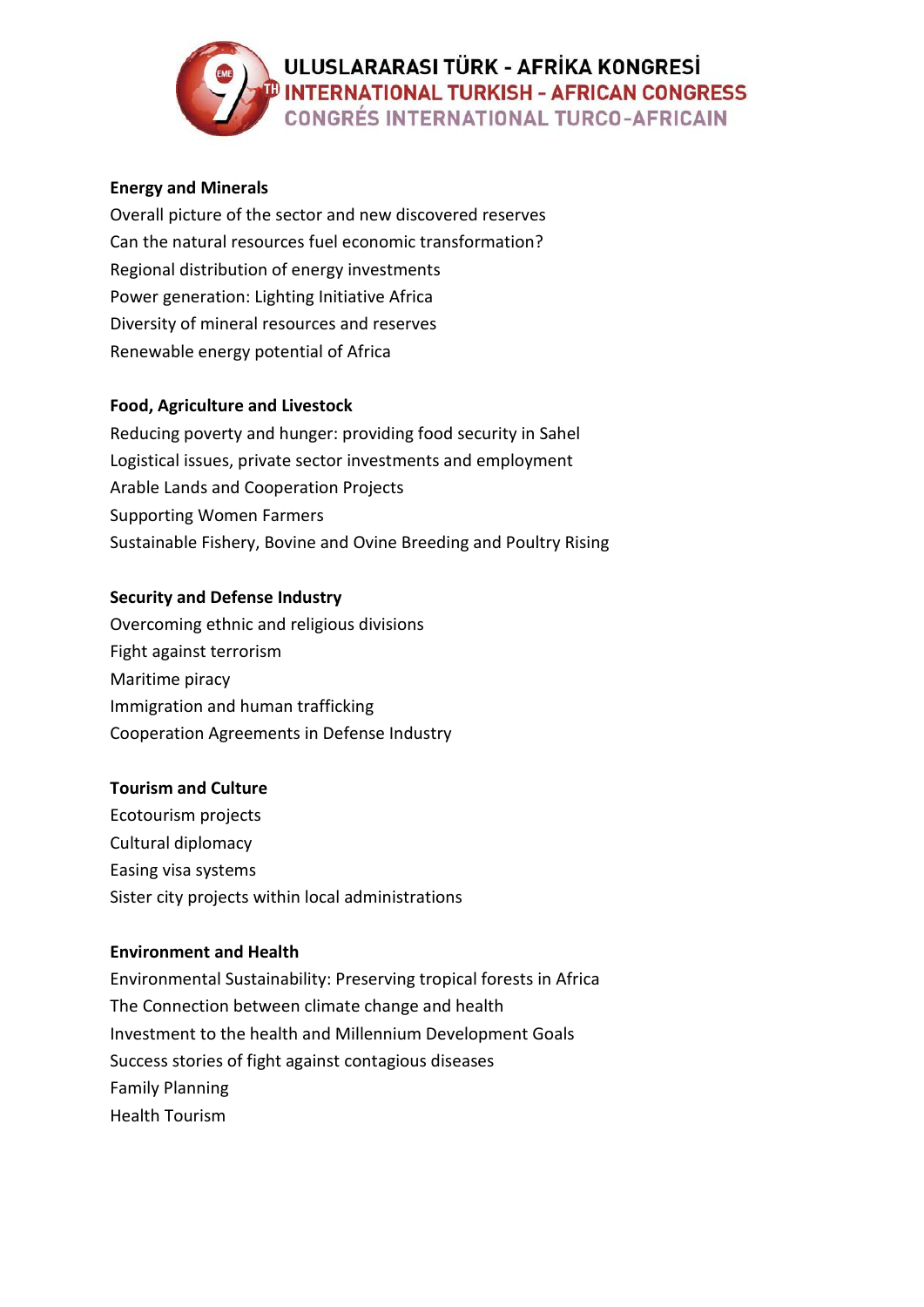

#### **Media, Information and Communication Technology**

Improving dialogue through media forums Expanding education opportunities for young African media members Opportunities in Information and Communication Technologies (ICTs)

## **Coordinator of the Meeting**

TASAM Africa Institute.

The institute is a research establishment that conceptualizes national and international strategy projects for our country, provides realistic projections through publishing books, articles and reports and while carrying out these projections it acts with a different and constructive style.

## **Goals of the Meeting**

Draw attention to changing conditions and investment opportunities in African countries;

Researching the prominent countries and sectors in Foreign Direct Investments;

Analyzing Regional Economic Communities (RECs);

Discussing the developments in banking and financial sectors in detail;

Informing people about the incentives that are provided to the SMEs (Small and Medium Sized Enterprises);

Discussing the importance of Intra – African trade;

Analyzing Business Forums and their impacts in the context of Africa's foreign partnerships;

Gathering information about acquisitions or partnerships in African countries;

Sharing the success stories of women and young entrepreneurs;

Establishing a Network in order to expand trade relations between Africa and Turkish private sector;

Informing about the latest developments in administration and security;

Presenting the political developments between Turkey and Africa;

Contributing to the Turkey-Africa Cooperation Summit which is planned to be organized in 2014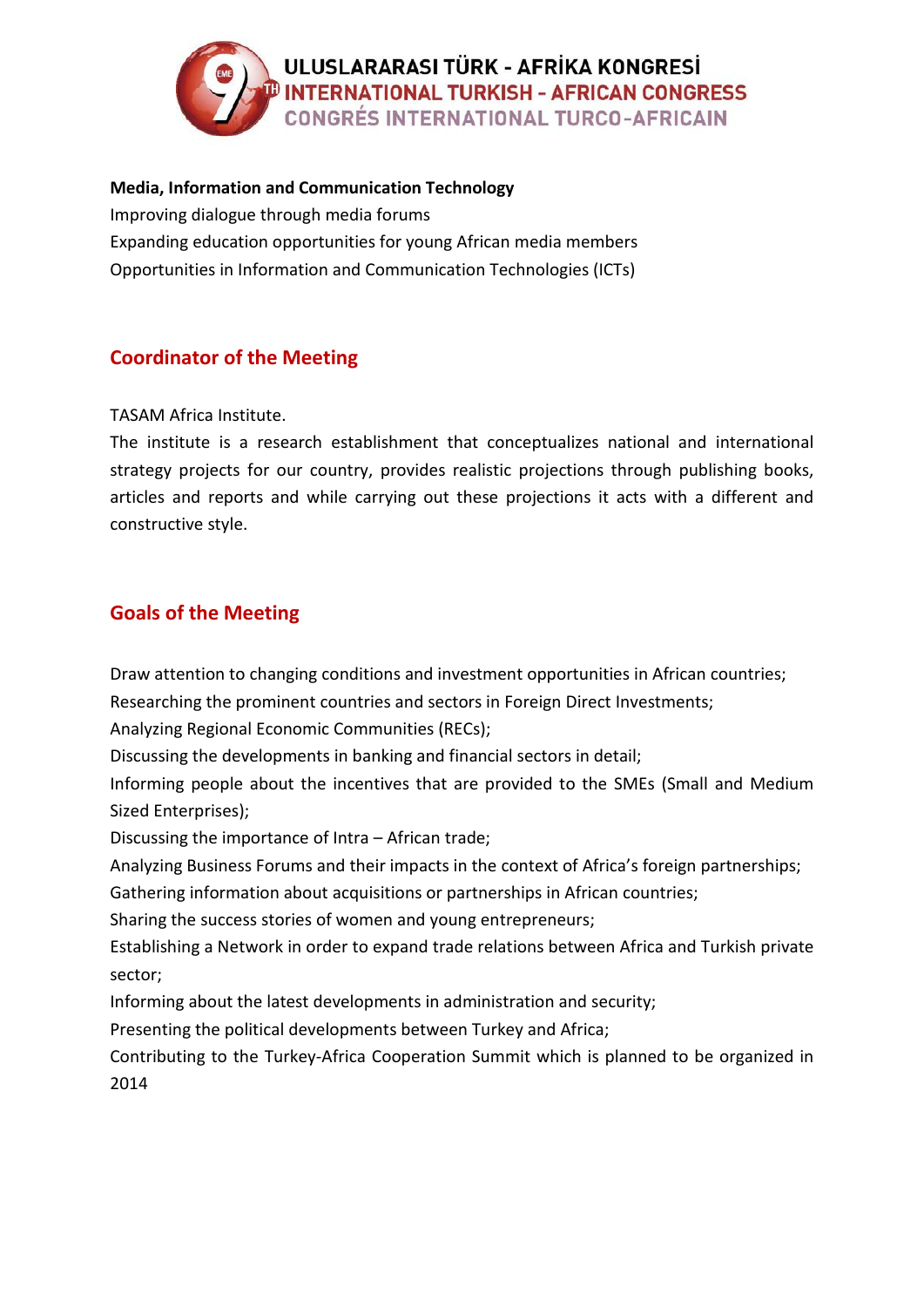

## **Participant Profile**

International Organizations, Regional Economic Communities and Specialized Institutions Ministries and Public Institutions Global and regional finance organizations Business world African diaspora Media delegates and experts

## **Protocol**

Statesmen Senior Bureaucrats Diplomats

## **Reasons for Participation**

- Establishing new business partnerships
- Reaching to the important decision makers in the continent
- Conducting direct negotiations with the companies and economic communities that direct African economy
- Getting information about the investment conditions and presented opportunities
- Knowing closely the countries and sectors that attract investments
- Making a comprehensive opportunity / risk analysis about Africa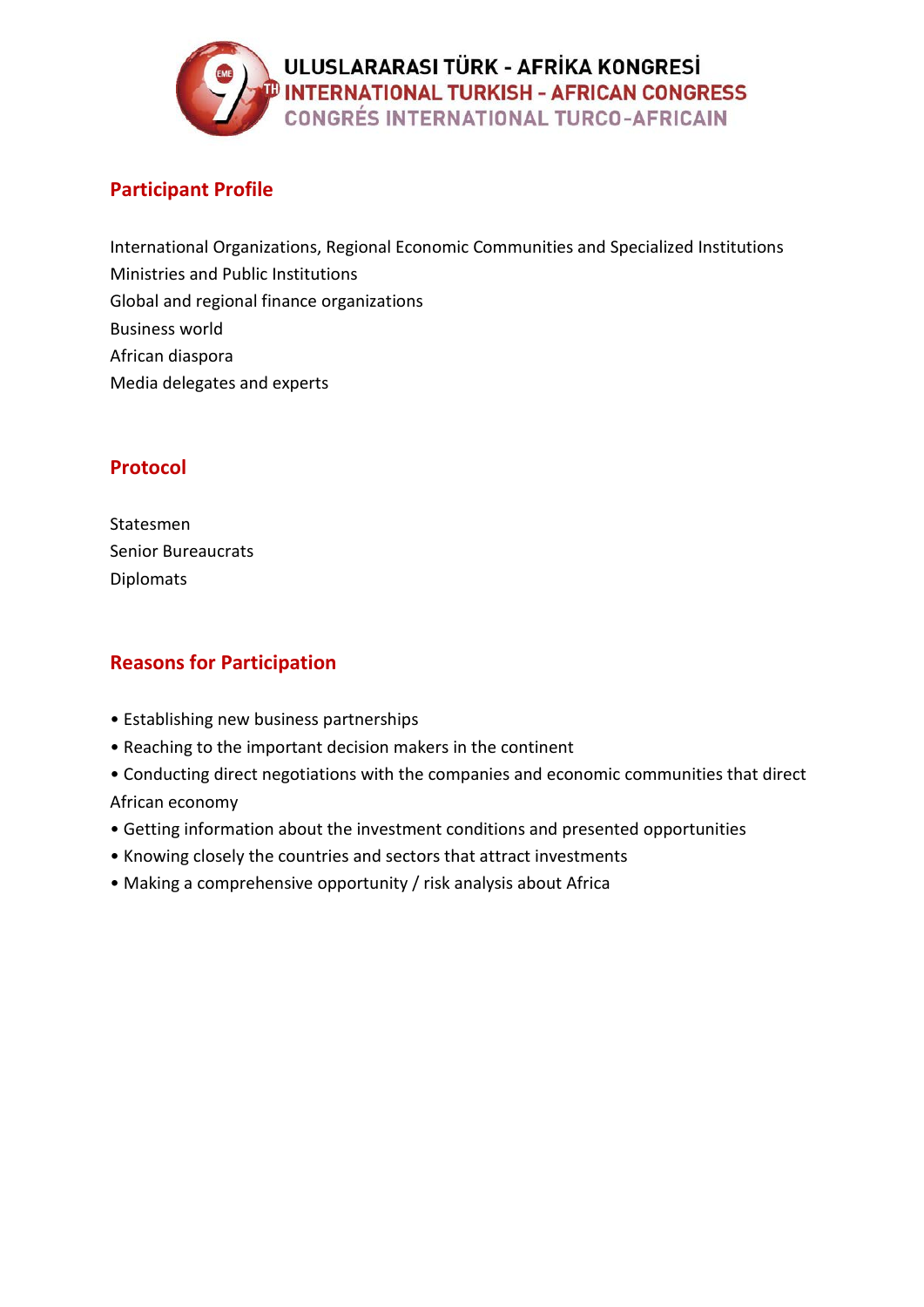

## **Program** ( Draft )

#### **1. Session**

#### **Africa and Global Economy**

The World Economic Forum New York Forum Africa The World Bank The Organisation for Economic Co-operation and Development (OECD) United Nations Economic Commission for Africa African Development Bank (AfDB)

#### **2. Session**

## **Trade and Investment Opportunities** The Common Market for Eastern and Southern Africa (COMESA) The East African Community (EAC) The Economic Community of West African States (ECOWAS) The Southern African Development Community (SADC) Ecobank Standart Bank Africa United Bank for Africa African Export – Import Bank A&T Bank

#### **3. Session**

#### **Economic and Trade Relations between Turkey and Africa: Perspective of Business World**

The Turkish Contractors Association (TCA) Turkish Exporters Assembly (TIM) Foreign Economic Relations Board (DEIK) Yapı Merkezi Arçelik Pan African Chamber of Commerce and Industry (PACCI) Ghana Free Zones Board (GFZB) Djibouti Free Zone

#### **4. Session**

**Investment to the Social Development**  The World Health Organization (WHO)